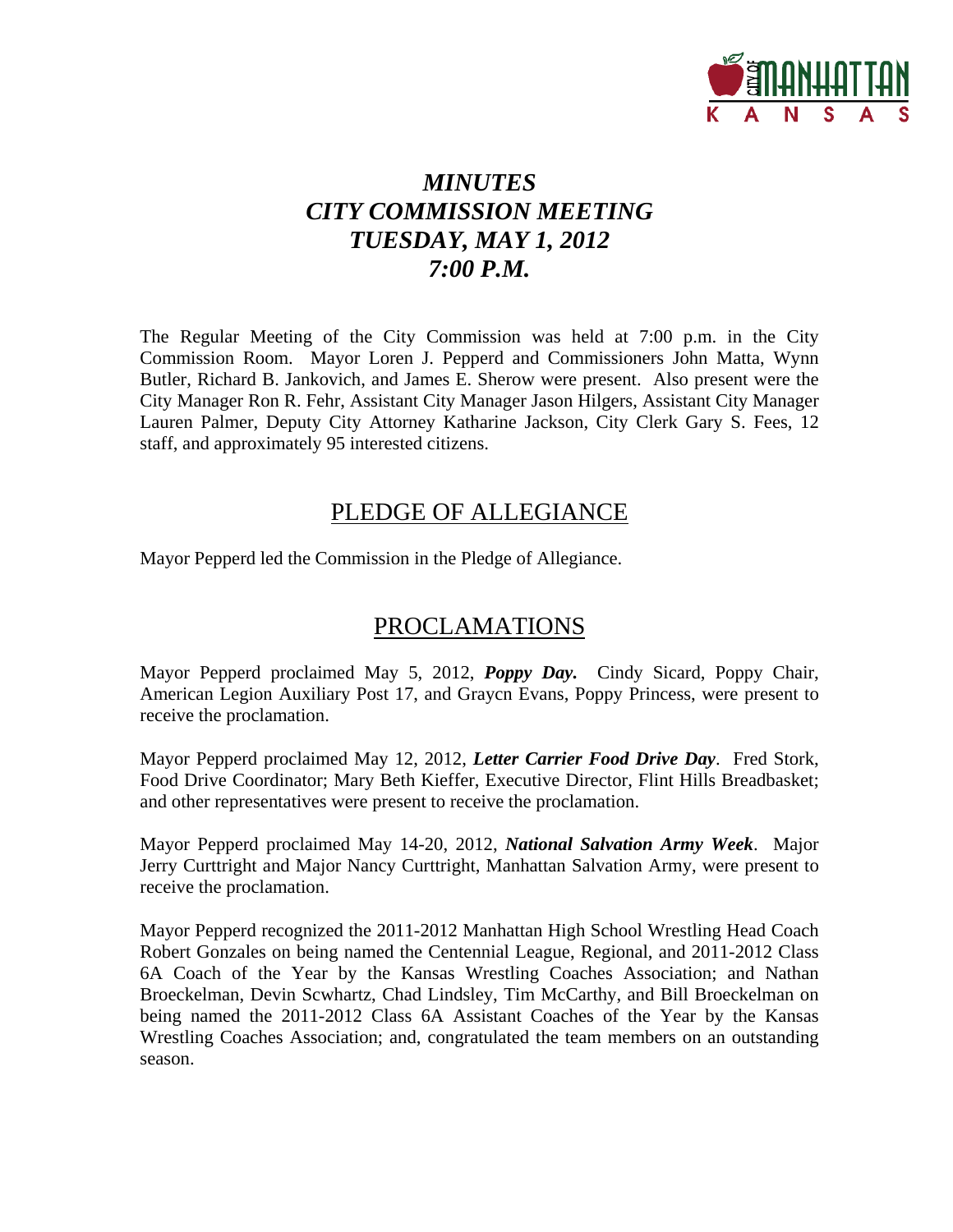**Minutes** City Commission Meeting May 1, 2012 Page 2

### PROCLAMATIONS *(CONTINUED)*

Mayor Pepperd proclaimed May 20-26, 2012, *National Public Works Week*. Dale Houdeshell, Director of Public Works; Rob Ott, City Engineer/Assistant Director of Public Works; Rob Pugh, Assistant Director of Public Works-Utilities; and Jeff Walters, Street and Fleet Superintendent; City of Manhattan; Jeff Hancock and Buck Driggs, SMH Consultants; Brad Waller, Alfred Benesch and Company; Greg Fief, Schwab-Eaton; Nathan Bergman, Bartlett and West; Sam Malinowsky, Cook, Flatt, & Strobel Engineers; Thaniel Monaco, BG Consultants; and Mark Bachamp, Olsson Associates, were present to receive the proclamation.

### PUBLIC COMMENTS

Mayor Pepperd opened the public comments.

Russ Weisbender, 1812 Fair Lane, representing Overlay Properties, asked the Commission to consider a new project for the next phase of Prairie Lakes subdivision and requested that the Commission allow him to be the contractor through a development agreement to construct the infrastructure and provide back to the City upon completion. He then provided additional information on the project and said that he would be in further communication with the City.

Hearing no other comments, Mayor Pepperd closed the public comments.

### COMMISSIONER COMMENTS

Mayor Pepperd informed the community that the annual March of Dimes event was held last Saturday, April 28, 2012, and he congratulated Assistant City Manager Lauren Palmer and the City team in raising \$1,976.00. He stated the Mayor's Bike Ride would be held this Saturday, May 5, 2012, starting at 5:00 p.m. at City Hall, 1101 Poyntz Avenue.

### CONSENT AGENDA

(\* denotes those items discussed)

#### **MINUTES**

The Commission approved the minutes of the Special City Commission Meeting held Tuesday, April 24, 2012.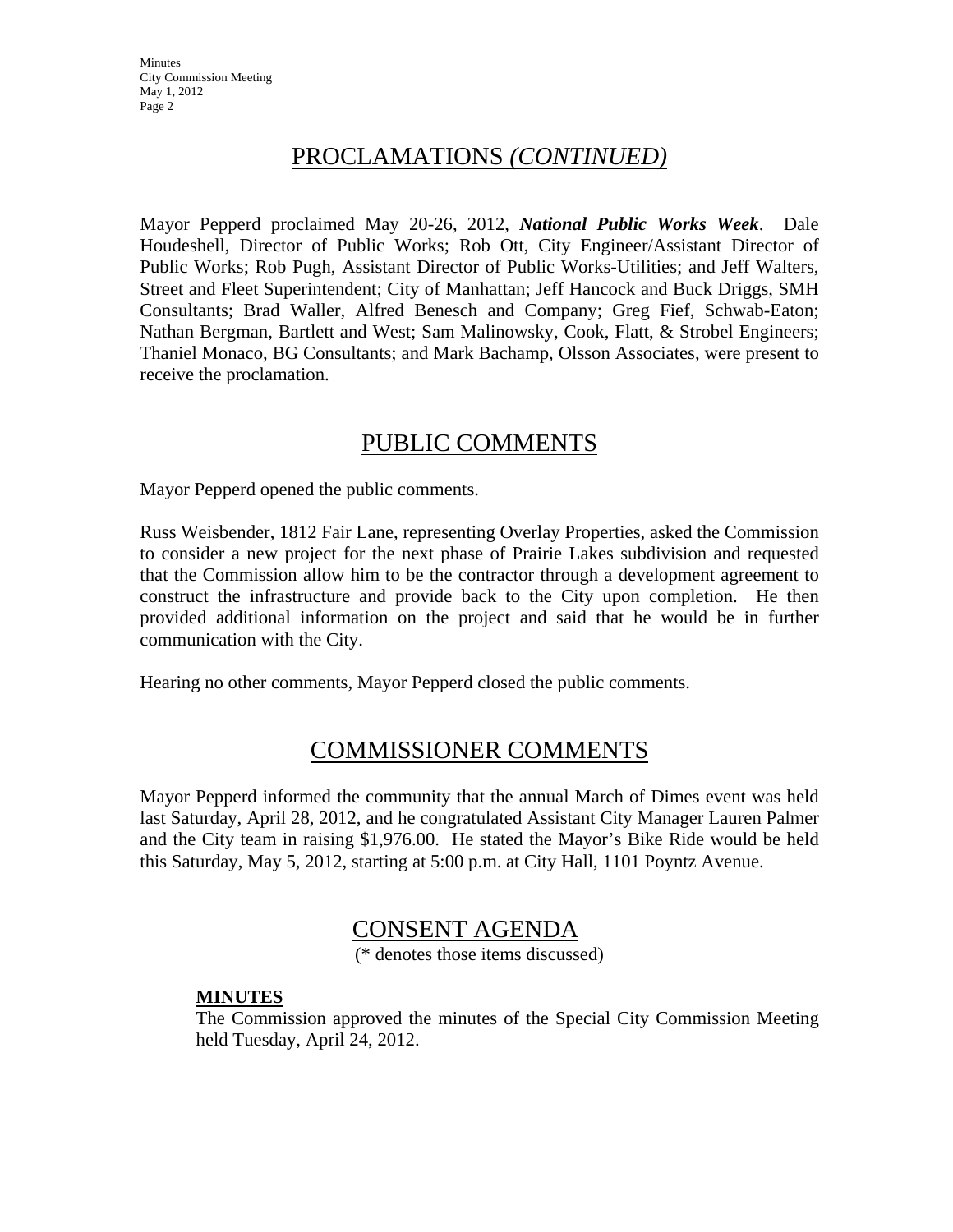#### **CLAIMS REGISTER NO. 2701**

The Commission approved Claims Register No. 2701 authorizing and approving the payment of claims from April 18, 2012, to April 24, 2012, in the amount of \$2,026,010.08.

#### **LICENSE**

The Commission approved an annual Cereal Malt Beverage Off-Premises License for Hy-Vee #1398, 601  $3<sup>rd</sup>$  Place, and Short Stop #12, 2010 N. Tuttle Creek Boulevard.

#### **FINAL PLAT – LEE MILL HEIGHTS ADDITION, UNIT EIGHT**

The Commission accepted the easements and rights-of-way, as shown on the Final Plat of Lee Mill Heights Addition, Unit Eight, generally located in the vicinity of Miller Parkway and intersecting Laussac Drive, Lobdell Drive, Lesmer Court, and Lochenshire Circle, based on conformance with the Manhattan Urban Area Subdivision Regulations.

#### **FINAL PLAT – INDEPENDENCE PLACE ADDITION, RESIDENTIAL PLANNED UNIT DEVELOPMENT**

The Commission accepted the easements and rights-of-way, as shown on the Final Plat of Independence Place Addition, Residential Planned Unit Development, generally located 600 feet northeast of the intersection of Scenic Drive and Powercat Place, based on conformance with the Manhattan Urban Area Subdivision Regulations.

#### **RESOLUTION NO. 050112-A – REVISED PETITION – MILLER PARKWAY AND SCENIC DRIVE – STREET IMPROVEMENTS (ST0705)**

The Commission found the revised petition sufficient and approved Resolution No. 050112–A, rescinding Resolution No. 032211-B, and finding the project advisable and authorizing construction for Miller Parkway and Scenic Drive Street Improvements (ST0705).

#### **ORDINANCE NO. 6948 – ISSUE GENERAL OBLIGATION BONDS – TECUMSEH-QUIVERA-HARTFORD ROAD – STORM WATER IMPROVEMENTS (SM0813)**

The Commission approved Ordinance No. 6948 authorizing the issuance of General Obligation Bonds for the Tecumseh-Quivera, Phase I, and the Hartford Road Stormwater Improvements Project.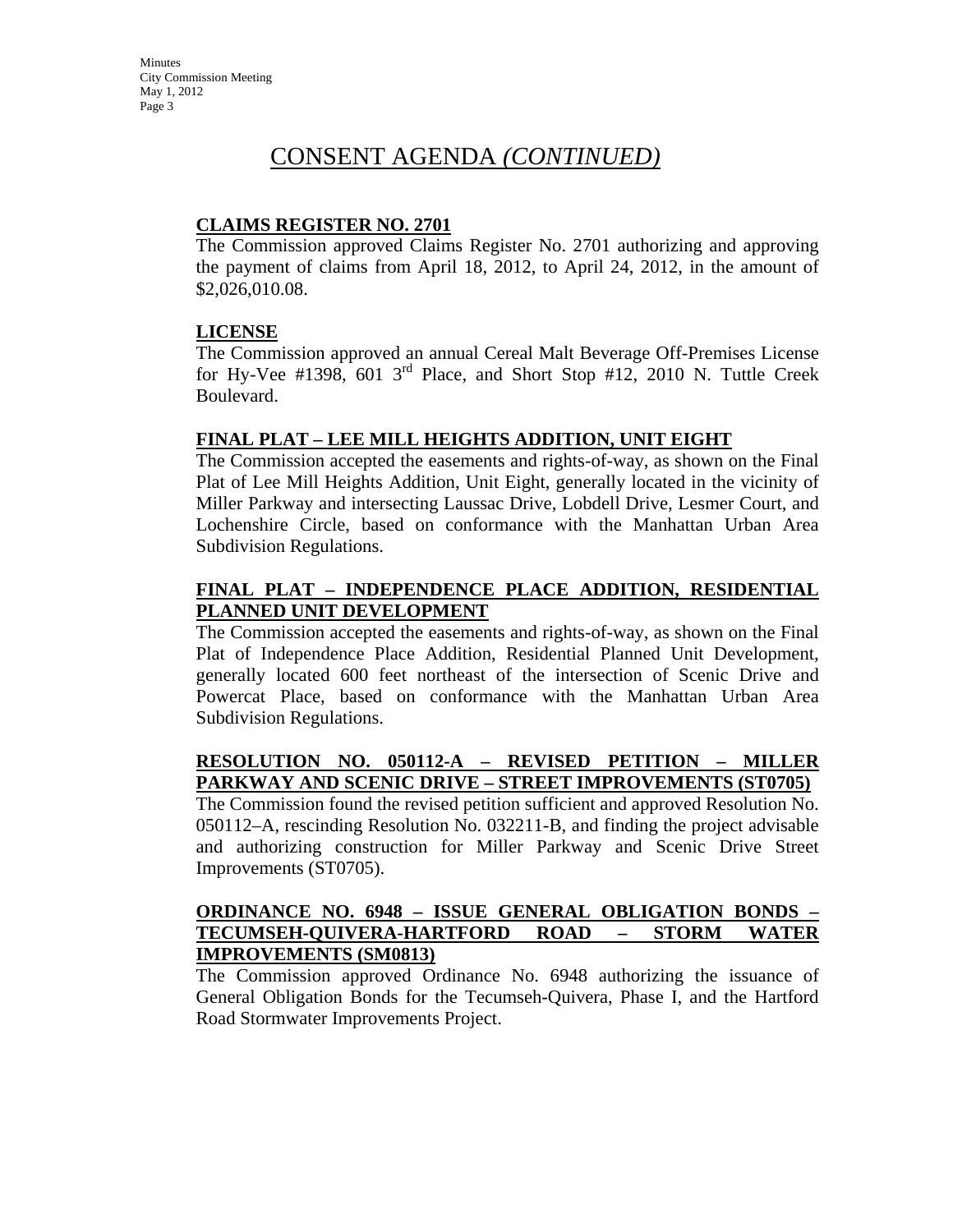#### **NEGOTIATE CONTRACT – CENTRAL BASIN SANITARY SEWER IMPROVEMENTS (SS1113)**

The Commission accepted the recommendation of the Selection Committee and authorized City Administration to negotiate a contract with Bartlett and West Engineers, Inc., of Manhattan, Kansas, for the Central Basin Sanitary Sewer Improvements (SS1113).

#### **AWARD CONTRACT – MANHATTAN LEVEE IMPROVEMENTS (SM1003)**

The Commission accepted the Engineer's Opinion of Probable Cost in the amount of \$306,718.80; awarded a construction contract in the amount of \$182,932.39 to Ebert Construction Company, of Wamego, Kansas; and authorized the Mayor and City Clerk to execute the contract with Ebert Construction Company for the Manhattan Levee Certification Project (SM1003).

#### **AWARD CONTRACT – KONZA WATER MAIN EXTENSION (WA1006)**

The Commission accepted the Engineer's Opinion of Probable Cost in the amount of \$1,495,000.00; awarded a contract, subject to the approval of the Kansas Department of Health and Environment and Environmental Protection Agency, in the amount of \$1,274,675, to Middlecreek Corporation, of Peabody, Kansas; and authorized the Mayor and City Clerk to execute the contract for the Konza Water Main Extension Project (WA1006).

#### **AWARD CONTRACT – US 24/MCCALL ROAD STORMWATER IMPROVEMENTS (ST0821)**

The Commission accepted the Engineer's Opinion of Probable Cost in the amount of \$594,197.00; awarded and authorized the execution of a construction contract in the amount of \$450,803.06 to the lowest responsive bidder, Middlecreek Corporation, of Peabody, Kansas, for the US 24/McCall Road Stormwater Improvements (ST0821).

#### **CONTRACT AMENDMENT NO. 9 - US 24/MCCALL ROAD STORMWATER IMPROVEMENTS (ST0821)**

The Commission approved and authorized the execution of Contract Amendment No. 9 in the amount of \$47,750.00 with Alfred Benesch and Company, of Manhattan, Kansas, for full-time construction-related engineering services for the US 24/McCall Road Stormwater Improvements (ST0821).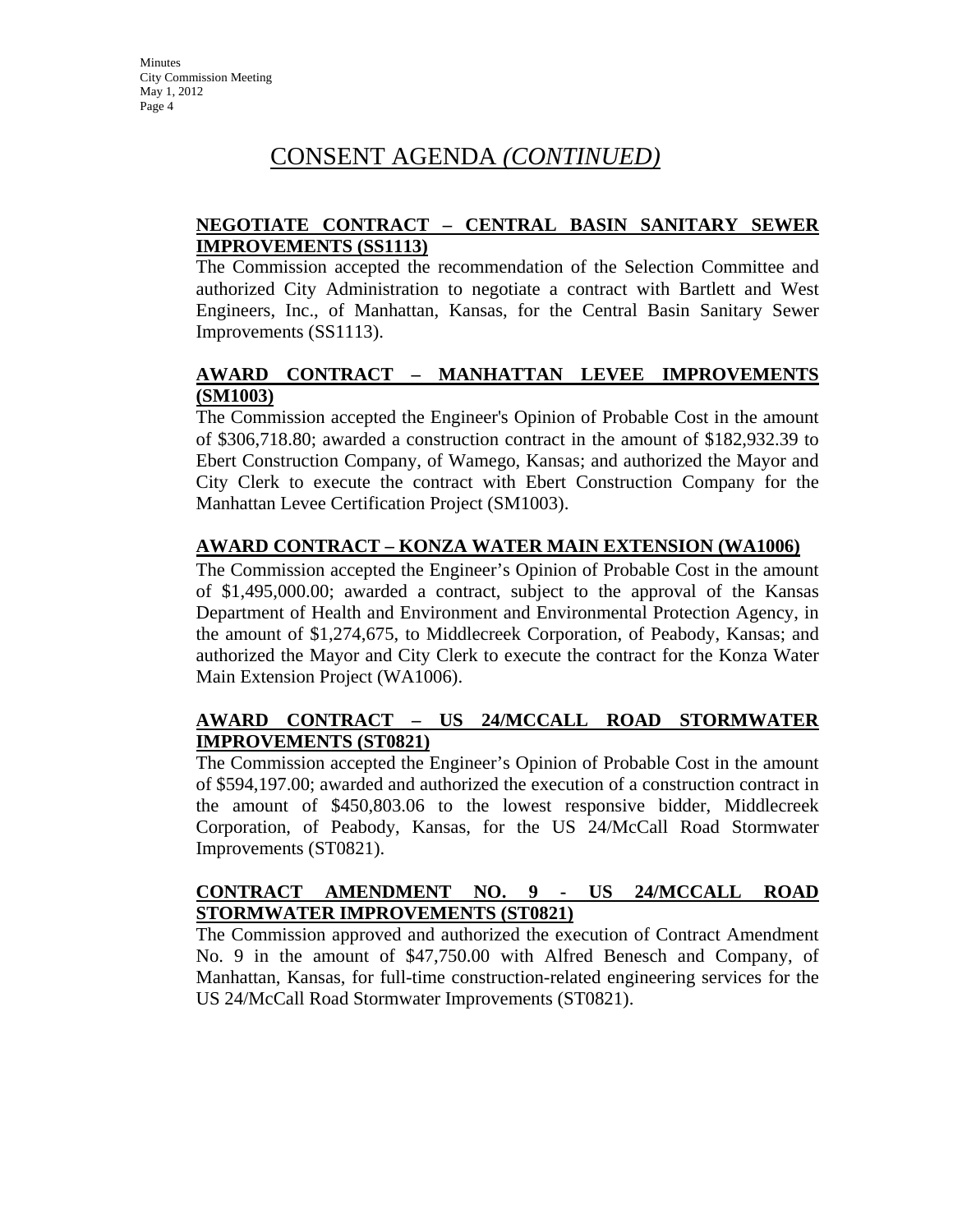#### **AWARD CONTRACT – STREET MAINTENANCE ASPHALT-MILL AND OVERLAY (ST1206)**

The Commission accepted the Engineer's Opinion of Probable Cost in the amount of \$274,515.00; awarded a contract in the amount of \$271,343.00 to Shilling Construction Company, Inc., of Manhattan, Kansas; and authorized the Mayor and City Clerk to execute the contract for Street Maintenance Asphalt-Mill and Overlay Project (ST1206).

#### **AWARD CONTRACT – STREET MAINTENANCE PANEL REPLACEMENT (CANDLEWOOD AREA) (ST1204)**

The Commission accepted the Engineer's Opinion of Probable Cost in the amount of \$313,302.00; awarded a construction contract in the amount of \$228,780.97 to Pavers, Inc., of Salina, Kansas; and authorized the Mayor and City Clerk to execute the contract for the Street Maintenance Concrete Panels Project for the Candlewood and Gary Avenue area (ST1204).

#### **AWARD CONTRACT – STREET MAINTENANCE PANEL REPLACEMENT (AMHERST AREA) (ST1205)**

The Commission accepted the Engineer's Opinion of Probable Cost in the amount of \$311,752.00; awarded a construction contract in the amount of \$248,934.40 for to Pavers, Inc., of Salina, Kansas; and authorized the Mayor and City Clerk to execute the contract for the Street Maintenance Concrete Panels Project for the Amherst area (ST1205).

#### **AWARD CONTRACT – PEDESTRIAN UNDERPASS TO UNION PACIFIC DEPOT (SP1101)**

The Commission accepted the Engineer's Opinion of Probable Cost in the amount of \$423,131.21; awarded a construction contract, subject to approval from the Kansas Department of Transportation, in the amount of \$380,805.37 to R.M. Baril Construction, Inc., of Manhattan, Kansas; and authorized the Mayor and City Clerk to execute the contract with R.M. Baril for the Pedestrian Underpass to the Union Pacific Depot (SP1101).

#### **CONTRACT AMENDMENT NO. 1 – PEDESTRIAN UNDERPASS TO UNION PACIFIC DEPOT (SP1101)**

The Commission approved and executed Contract Amendment No. 1 in the amount of \$39,860.00 with Alfred Benesch and Company, of Manhattan, Kansas, for full-time construction-related engineering services for the Pedestrian Underpass to the Union Pacific Depot (SP1101).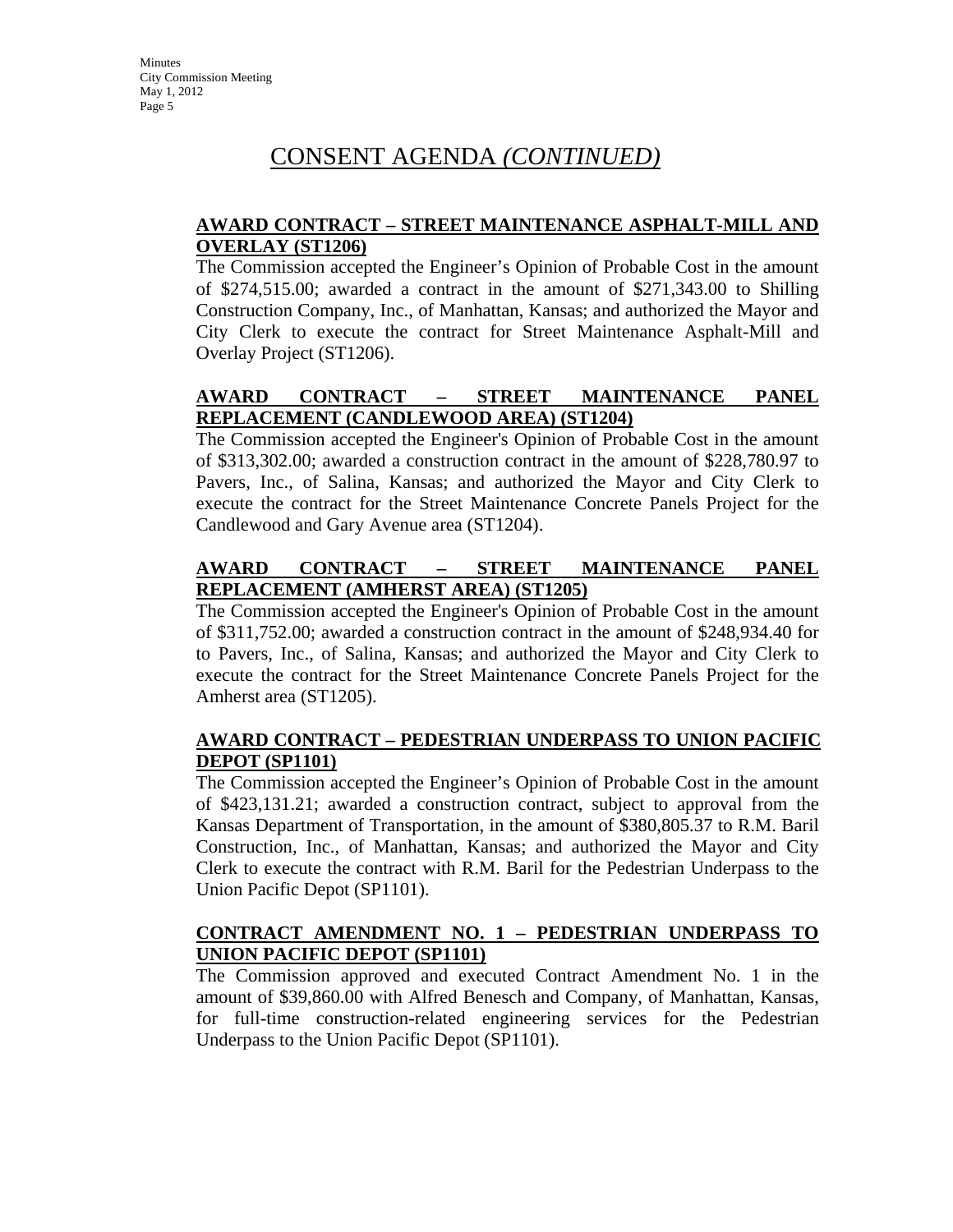#### **SUBMIT – CDBD – 2012 THIRD YEAR ANNUAL ACTION PLAN**

The Commission authorized the submission of the City of Manhattan Community Development Block Grant 2012 Third Program Year Annual Action Plan.

#### **REQUEST FOR PROPOSALS – INSURANCE BROKER**

The Commission approved and authorized City Administration to solicit proposals for a Broker "Agent of Record" for the City's Commercial Insurance Programs and Risk Management Services; and appointed Commissioner Matta to serve on the Selection Committee.

#### **PURCHASE – POOL CHEMICALS**

The Commission authorized City Administration to purchase pool chemicals for the 2012 pool season from Edwards Chemicals, Inc., of Elwood, Kansas, at the quoted rates *(See Attachment No. 1)*.

Commissioner Sherow moved to approve the consent agenda, as read. Commissioner Jankovich seconded the motion. On a roll call vote, motion carried 5-0.

### GENERAL AGENDA

#### **PUBLIC HEARING – POYNTZ AVENUE IMPROVEMENTS (ST1203)**

Jason Hilgers, Assistant City Manager, presented the item. He then responded to questions from the Commission.

Julie Govert-Walter, Executive Director, North Central-Flint Hills Area Agency on Aging, 401 Houston Street, informed the Commission that she appreciated the proposed improvements; however, she voiced concern with the lack of street lights at the intersection of Fourth Street and Houston Street, the increased number of traffic and speeds, drainage issues in the alley between the Flint Hills Center building and the Veterans of Foreign Wars building, and requested that a high priority be given to ensure accessibility for those with disabilities.

Ron Fehr, City Manager, responded to questions from the Commission.

Mayor Pepperd opened the public hearing.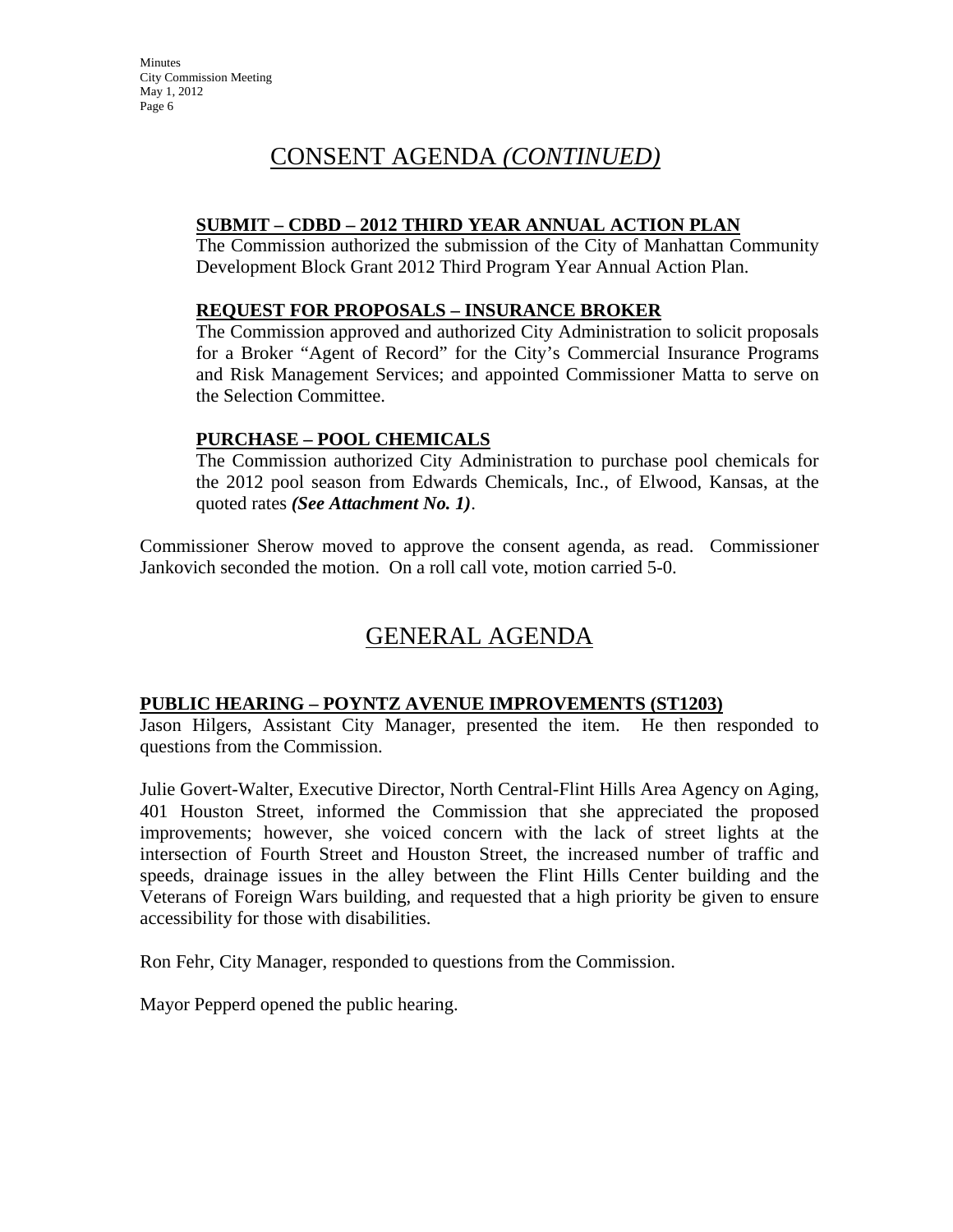# **PUBLIC HEARING – POYNTZ AVENUE IMPROVEMENTS (ST1203)**

#### *(CONTINUED)*

Calvin Emig, 3010 Prairie Star Drive, informed the Commission that he had mixed feelings about the project and had surveyed six of his tenants, with one supporting and five not supporting the project due to additional amount being paid by the property owners. He asked that if the City of Manhattan has money available and if the project is less than the bid amount, then the City pick up the additional five percent of the costs. He then responded to questions from the Commission and stated that his property taxes downtown have more than doubled in the last ten years and that he has more than paid for his share of this project with the improvements made to his properties, resulting in increased property taxes.

Diane Deaver, 1025 Quivera Circle, business owner at 317 Poyntz Avenue, informed the Commission that she was in favor for most of the project, but requested that the City do something with the trees in order to not block business signs or awnings.

Hearing no other comments, Mayor Pepperd closed the public hearing.

#### **RESOLUTION NO. 050112-B/DESIGN CONTRACT – BENEFIT DISTRICT - POYNTZ AVENUE IMPROVEMENTS (ST1203)**

Jason Hilgers, Assistant City Manager, responded to questions from the Commission regarding the principle amount and project financing.

After discussion and comments from the Commission, Commissioner Sherow moved to approve Resolution No. 050112-B finding the project advisable and creating a benefit district to improve Poyntz Avenue and authorize City Administration to finalize and the Mayor and City Clerk to execute the design contract in the amount of \$259,015.00 with Bowman Bowman Novick, Inc., of Manhattan, Kansas. Commissioner Jankovich seconded the motion. On a roll call vote, motion carried 5-0.

#### **ECONOMIC DEVELOPMENT APPLICATION: ICON ENTERPRISES, INC. D/B/A CIVICPLUS**

Commissioner Jankovich announced that he had a conflict of interest with the requestor and would recuse himself on the item. He then stepped down from the dais.

Lauren Palmer, Assistant City Manager, introduced the item.

Lyle Butler, President, Manhattan Area Chamber of Commerce, presented background information and provided an overview of the item. He informed the Commission that the Manhattan Chamber stands solidly behind this company and supported the request being made in order to keep and grow the company in downtown Manhattan. He encouraged the Commission to support the item.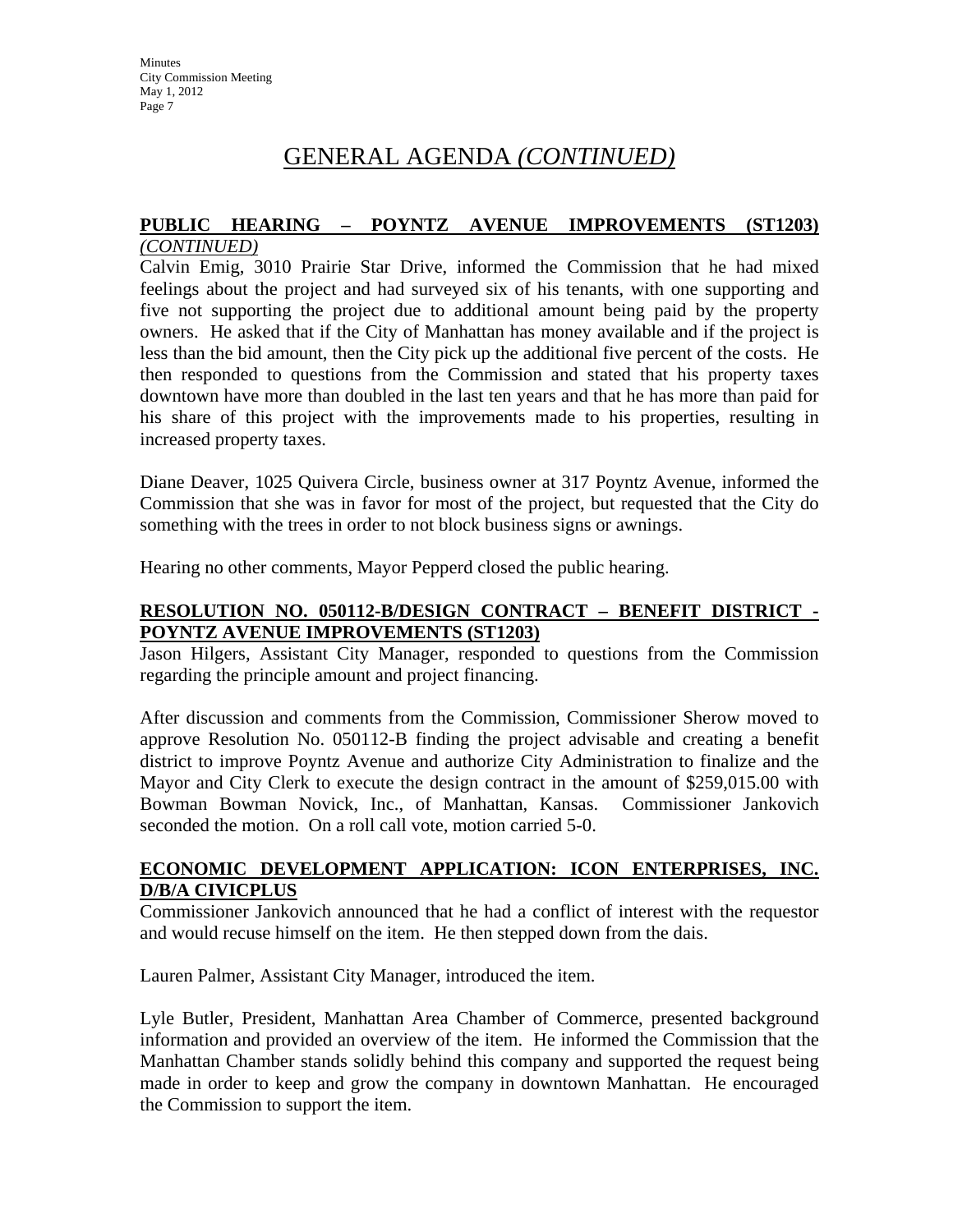#### **ECONOMIC DEVELOPMENT APPLICATION: ICON ENTERPRISES, INC. D/B/A CIVICPLUS** *(CONTINUED)*

John Pagen, Vice President Economic Development, Manhattan Area Chamber of Commerce, provided an overview on CivicPlus, market analysis for CivicPlus, expansion plans and commitment of capital, number of employees and wages, and an overview on the six strategies for Advantage Manhattan.

Lauren Palmer, Assistant City Manager, presented the economic development proposal, components of the Economic Development Fund (EDF) funding criteria; proposed incentives package, including a forgivable loan, partial tax abatement and Industrial Revenue Bonds; capital investment requirements; job and wage projections; wage structure; employee benefits; annual accountability and clawback provisions; and, risk review conducted by Springsted, Inc., the City's financial advisor.

Ward Morgan, Chief Executive Officer, CivicPlus, 1208 Greystone Place, provided additional background information on CivicPlus and informed the Commission their firm needs to expand its workforce and offices to accommodate the company's growth. He stated that it takes a lot of people to build a lot of websites and that they need high-end people, which is their most precious resource. He stated that their firm is competing against other companies to get high level people and wants to build a new building downtown that will attract quality employee candidates, while building on the growth of the downtown redevelopment area.

Brian Rempe, Chief Technology Officer, CivicPlus, informed the Commission that he graduated from Kansas State University and started with CivicPlus in 2008. He provided an update on the current number of employees and clients with CivicPlus. He provided additional information about their company and stated that he was confident their firm would meet and exceed the goals presented.

Brent Bowman, Bowman Bowman Novick, Inc., (BBN) presented a rendering of the proposed building and provided an overview on interior and exterior elements. He informed the Commission that they have been working with Brian Rempe on programming areas in the building and are excited to be involved with this project.

Jackie Hartman, Director of Community Relations, Kansas State University, informed the Commission that it is the desire of the University to elevate the experience of its students and to make sure students can have quality employment and good salaries upon graduation. She said that Manhattan is the number two place for students staying after graduation and stated that CivicPlus has hired 22 K-State graduates.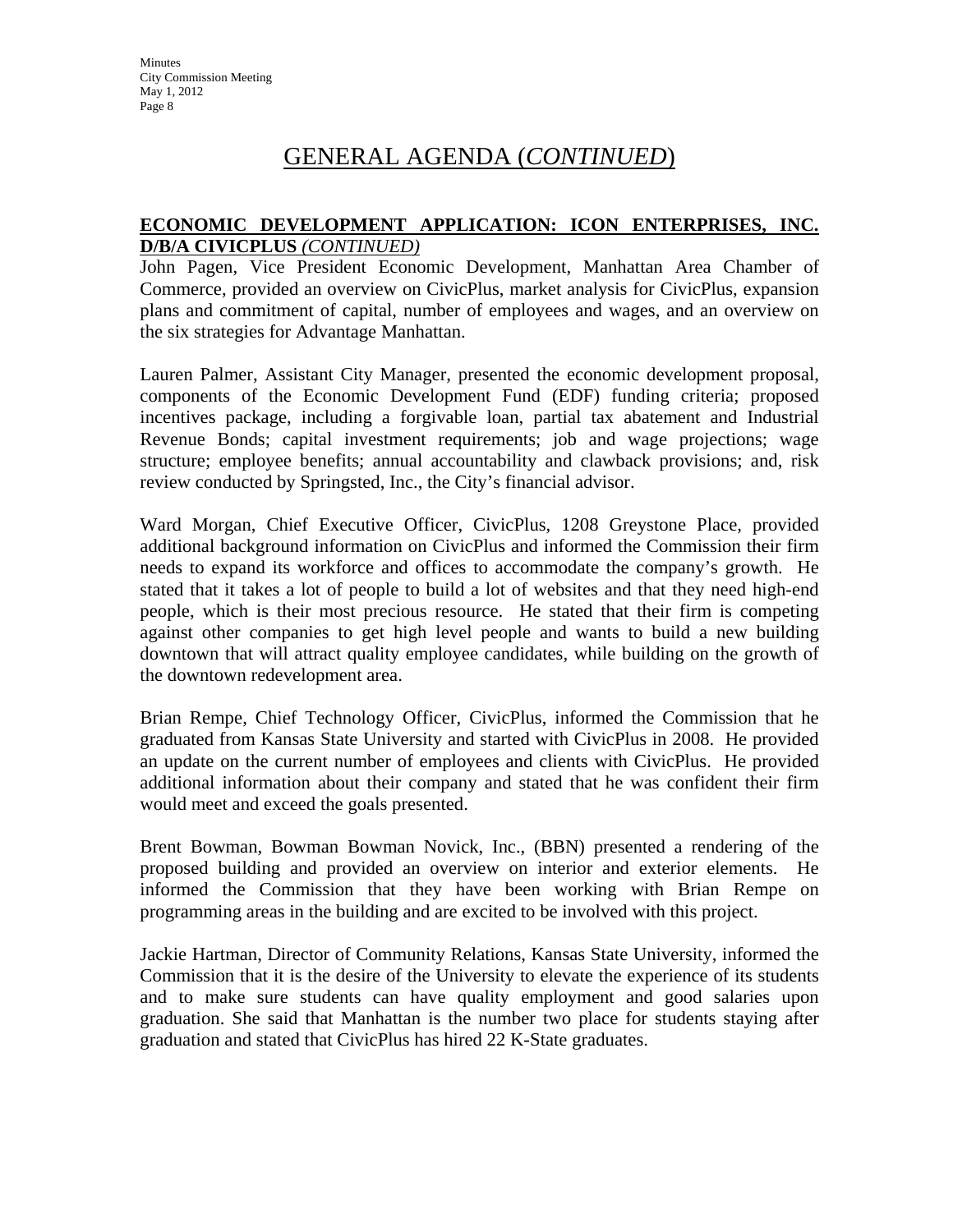#### **ECONOMIC DEVELOPMENT APPLICATION: ICON ENTERPRISES, INC. D/B/A CIVICPLUS** *(CONTINUED)*

Debbie Nuss, 1419 Humboldt Street, speaking on behalf of Manhattan Living Wage Coalition Committee, informed the Commission that paying good wages and Living Wage Policies are good for both businesses and for the community. She stated that the Manhattan Living Wage Coalition has requested that companies being considered for tax dollars from the City must pay a minimum hourly wage of \$12.00 an hour. She then informed the Commission that the Manhattan Living Wage Coalition supports the request of CivicPlus due the company's wage levels and benefits being provided.

Ron Fehr, City Manager, responded to questions from the Commission and provided clarification on the proposed agreement.

Lauren Palmer, Assistant City Manager, responded to additional questions from the Commission regarding the proposed tax abatement, term of the abatement, and portion of the building that would be eligible for abatement.

Ron Fehr, City Manager, responded to questions from the Commission.

Brent Bowman, BBN, provided additional information on the office space design and requirements for CivicPlus, both initially and based on future projections.

Lauren Palmer, Assistant City Manager, responded to questions from the Commission and provided additional information on the projected returns.

Ron Fehr, City Manager, informed the Commission that with any tax abatement proposal, the State of Kansas is the big winner in regards to immediate payback. He informed the Commission that they will look at the tax abatement portion of the proposal and provide additional information and clarification before second reading of the item.

After discussion and comments from the Commission, Commissioner Sherow moved to schedule May 15, 2012, as the date for a final determination on an economic development incentive package for ICON Enterprises d/b/a CivicPlus. Commissioner Matta seconded the motion.

After additional discussion and comments from the Commission, on a roll call vote, motion carried 4-0.

At 9:15 p.m., the Commission took a brief recess.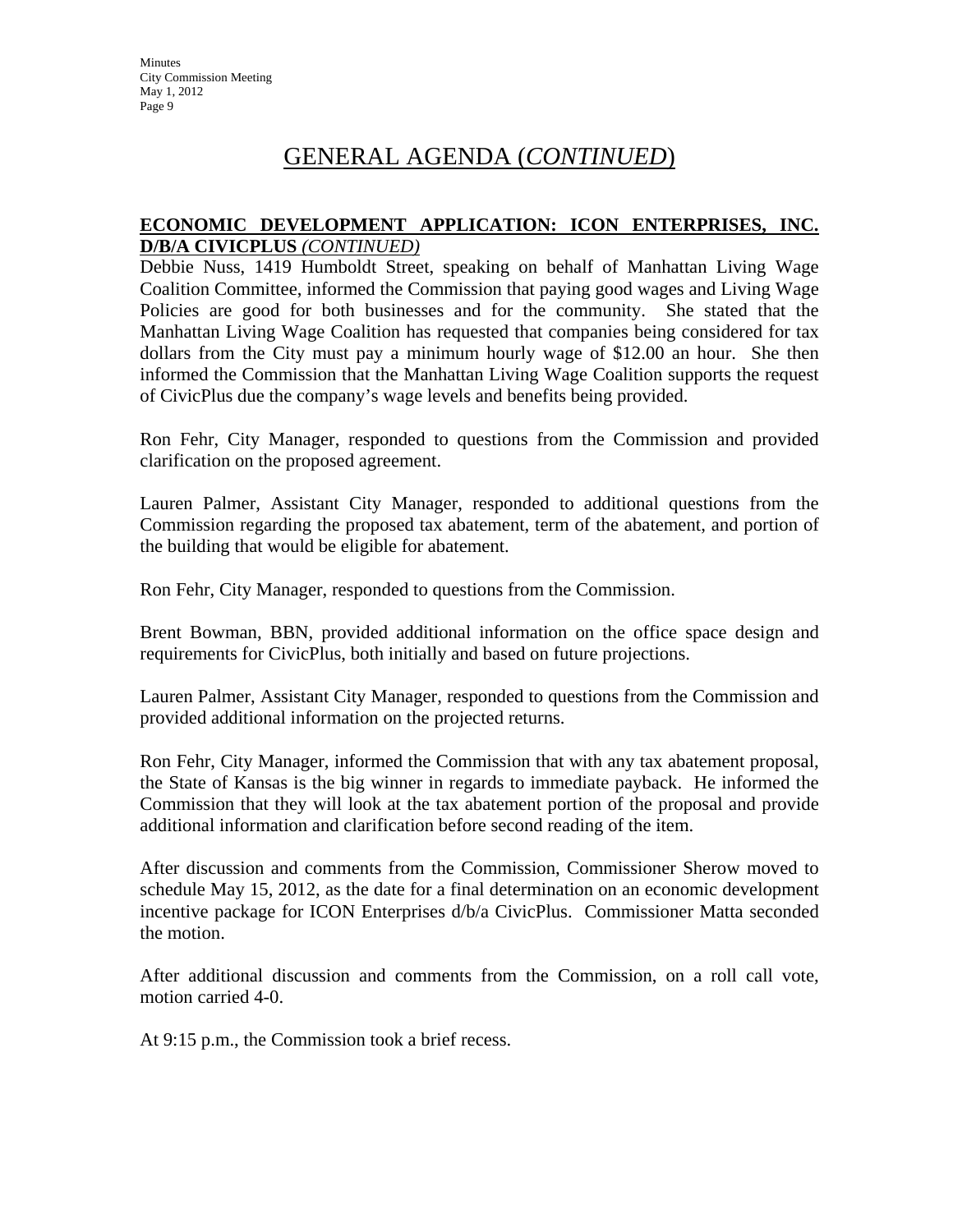#### **DISCUSSION - FLOOD MODELING PROJECT UPDATE**

Commissioner Jankovich returned to the dais.

Chad Bunger, Planner II, introduced the item.

Joe File, AMEC Earth and Environmental, presented the development of existing and future condition floodplains, project scope, process summary, Manhattan Urban Area Comprehensive Plan Future Land Use map, future conditions hydrology and hydraulics, and depth grid maps. He then responded to questions from the Commission.

Chad Bunger, Planner II, provided additional information on the maps and presented potential strategies to improve or reduce the Future Condition Flood Plains. He then responded to questions from the Commission.

Rob Ott, City Engineer, provided information on the three Wildcat Creek gauges at Keats, Scenic Drive, and Seth Childs locations. He then responded to questions from the Commission regarding the benefits of detention ponds.

Joe File, AMEC Earth and Environmental, provided additional information on the item and Future Conditions Maps for Wildcat Creek, Little Kitten Creek, CiCo Tributary, Virginia-Nevada Tributary, Rolling Hills Tributary, and Marlatt Ditch. He reiterated the significant benefits in the use of detention areas and then responded to additional questions from the Commission.

Rob Ott, City Engineer, responded to questions from the Commission regarding the Stormwater Management Master Plan.

Chad Bunger, Planner II, provided additional information on the depth grid maps and evaluation tools available to better evaluate key flood areas.

Commissioner Jankovich, Co-Chair of the Wildcat Creek Watershed Working Group, provided additional information on the presentations made at the last Wildcat Creek Watershed Working Group meeting and informed the Commission that the Working Group would be developing recommendations to bring forward for the City and Riley County Commissions consideration. He then thanked City staff, the Wildcat Creek Working Group, the presenters and consultants that have provided valuable information, and the students and faculty members at Kansas State University that have assisted in this process.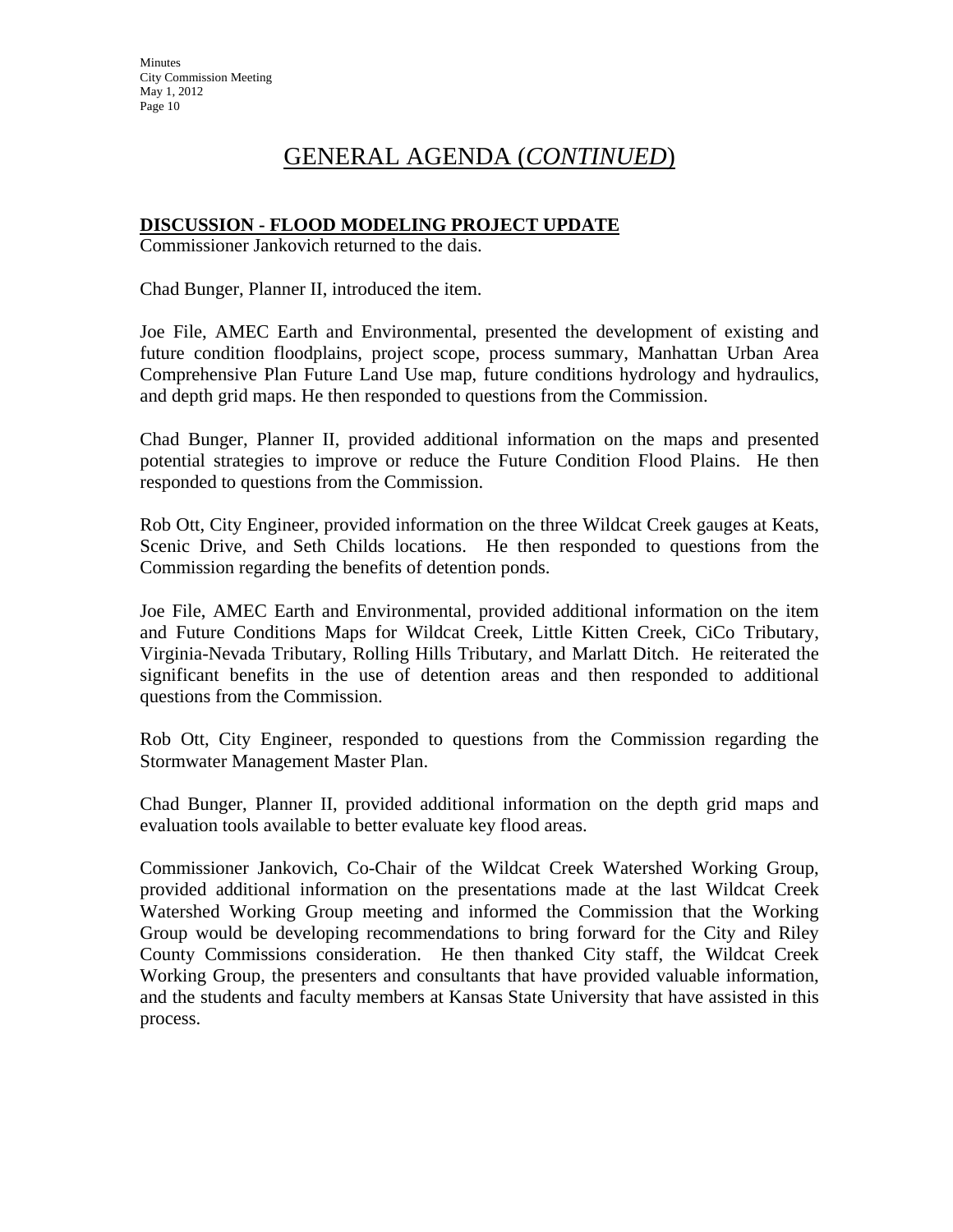Minutes<br>City Commission Meeting<br>May 1, 2012<br>Page 11

ADJOURNMENT<br>At 10:28 p.m., the Commission adjourned.

MMC, City Clerk Gary